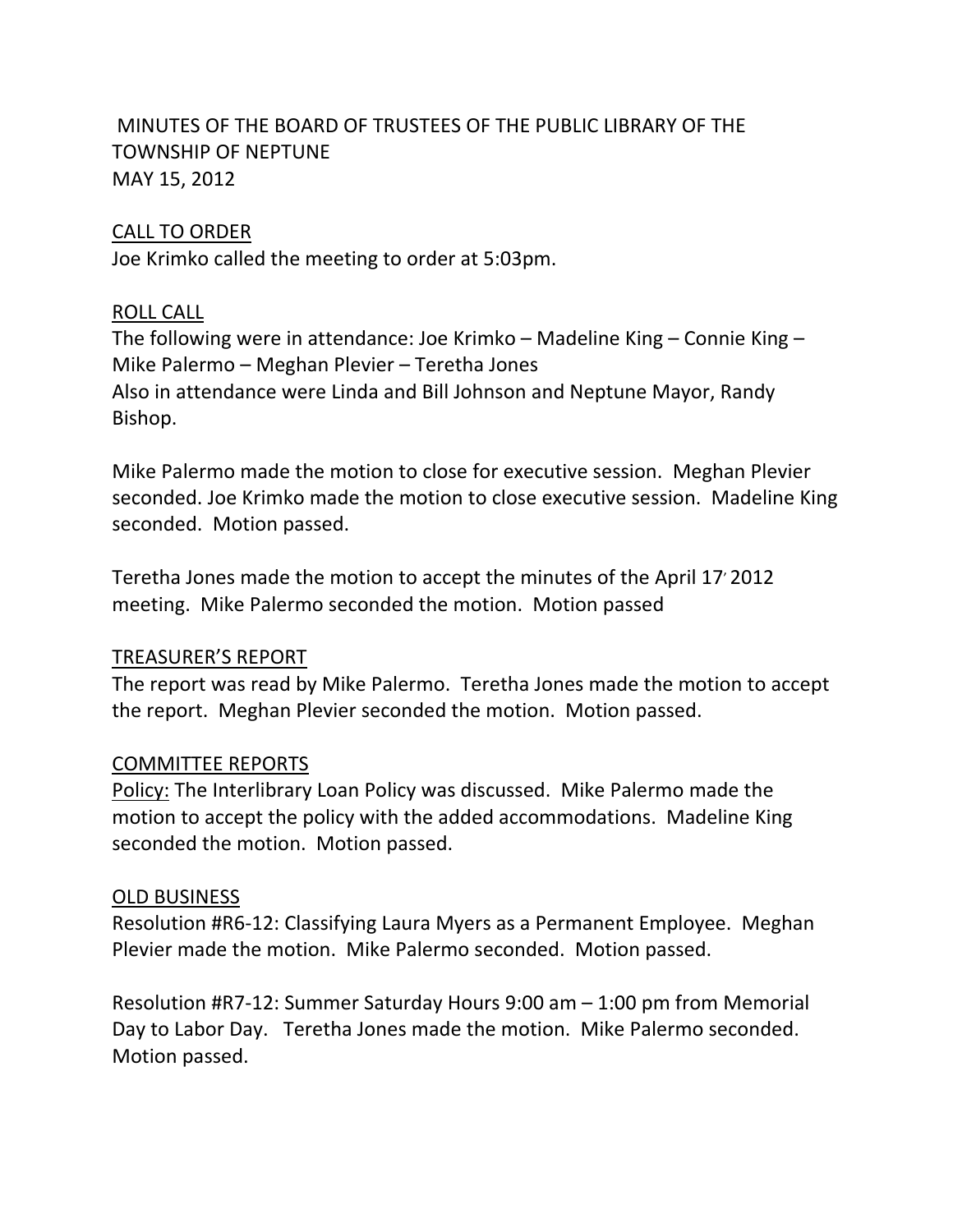### NEW BUSINESS

Cheryl Otten has been doing storytime for the Jersey Shore Day Care and also the Schroth School. Hoa Tran and Kathy Nicholas submitted reports on the Adult and Children Book Clubs. Mike Palermo made the motion to accept the Outreach reports as outstanding. Meghan Plevier seconded. Motion passed.

John Bonney is involved with the Move and Improve Neptune group along with the Recreation Dept. They will be putting 'NO SMOKING' signs at playgrounds and at the entry to the library. Suggestion was made to having brochures on second ‐ hand smoke on the free table inside the library.

Keeping with our strategic plan to be 'business friendly', we would like to offer scanning and faxing services. Marian will be writing down issues to pass along to the policy committee at the next meeting.

### TRUSTEE COMMENTS

Mike Palermo recently traveled to Beauford, South Carolina and visited the library there. He brought back a copy of their mission statement to share with the Board. Mike also commented on the military display in the window. He stated that it was fascinating and exciting.

## PUBLIC COMMENTS

Linda and Bill Johnson of 704 Chaphagen Drive, Neptune attended the meeting to discuss a disagreement on the use of a Veteran's ID card as proof of residency to obtain a Neptune Library card. Linda Johnsons' Veteran ID card does not have an expiration date which makes it invalid as a form of ID. Joe Krimko read for the record, a request from Randy Bishop to Marian dated April 17, 2012 asking that the Library accept the ID as a valid form of identification. The Johnson's felt the Library was taking a negative stance, being disrespectful to veterans by not accepting the veterans' recognition card. Mr. Krimko explained this absolutely was not the case, as he, as well as Mike Palermo, of the Trustees are veterans also.

It was explained to the Johnson's by Teretha Jones that active/retired military photo ID with expiration dates is valid. She further explained that the ID card now